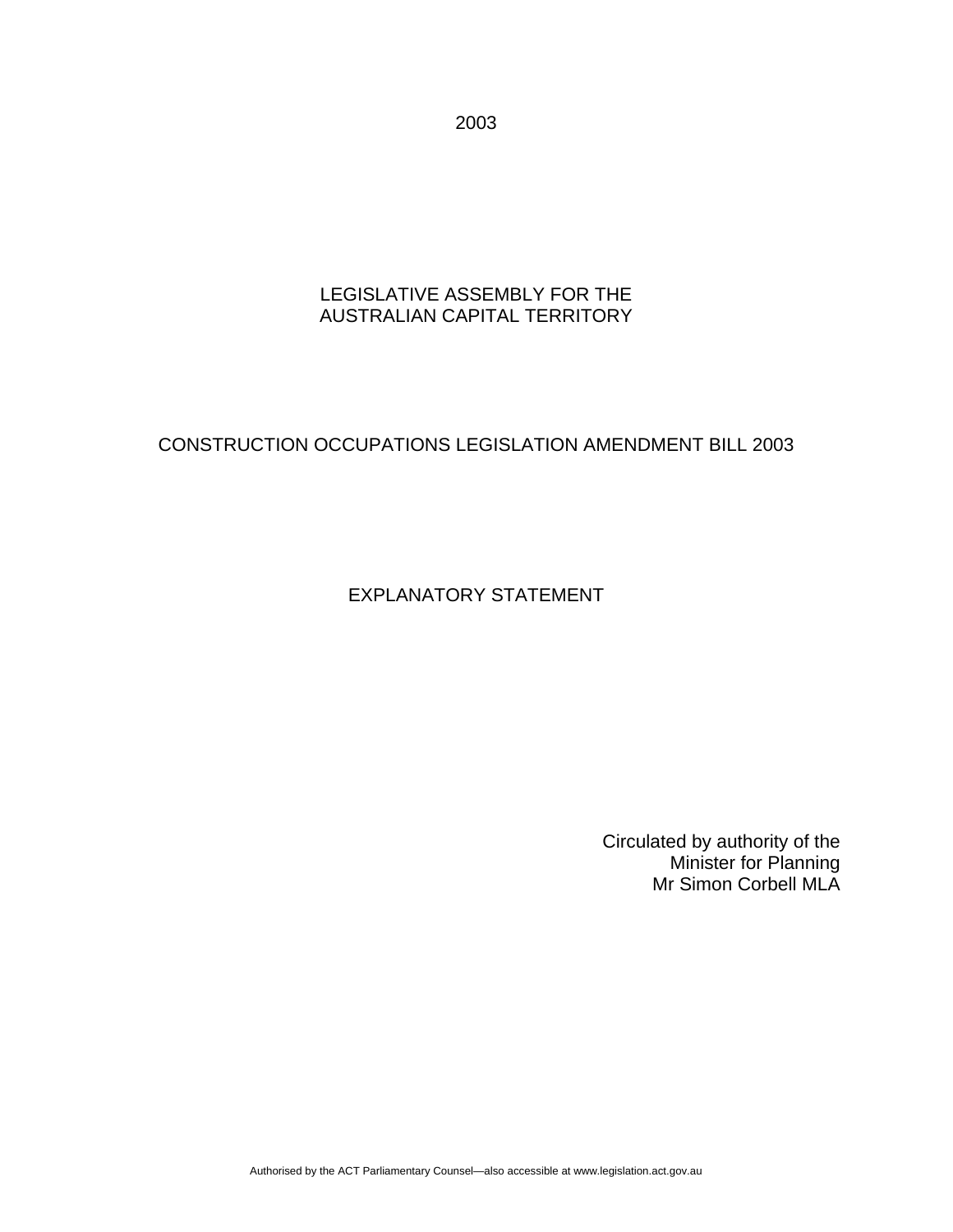## **CONSTRUCTION OCCUPATIONS LEGISLATION AMENDMENT BILL 2003**

#### **OUTLINE**

The Construction Occupations Legislation Amendment Bill 2003 ("the Bill") amends various Acts and regulations in connection with the Construction Occupations (Licensing) Bill 2003*.* That bill sets up a single system of licensing for the construction occupations of builders, electricians, plumbers, drainers, gasfitters, building surveyors (certifiers) and plumbing plan certifiers.

The Bill repeals legislation or parts of legislation that deal with licensing and are no longer required, corrects references to construction legislation in other legislation that are affected by the new licensing legislation and complements the updating of the licensing legislation by enhancements to construction legislation that deals with matters like standards and approval requirements for licensed construction workers, the *Electricity Safety Act 1971*, the *Gas Safety Act 2000* and the *Water and Sewerage Act 2000*, including the regulations made under those acts. These enhancements include modernisation of drafting style and changes to provisions that were ambiguous or intrusive. Related changes appear in the Building Bill 2003, and Building Regulations 2003, which unlike present legislation do not deal with licensing and modernise other provisions of the *Building Act 1972,* and the Building Regulations 1972.

The Bill modifies the regulatory regime to a more significant extent by:

- Amendment of the *Gas Safety Act 2000* to regulate Liquid Petroleum Gas installations
- Deregulation of changing electrical fuses and electrical fuse wires under the *Electricity Safety Act 1971*
- **Deregulation of changing sealing devices in taps other than traditional washers under** the *Water and Sewerage Act 2000*
- Amendments to the Water and Sewerage Act to facilitate the reuse of grey water and rainwater. Complementary changes appear in the Construction Occupations (Licensing) Bill

#### **NOTES ON CLAUSES**

**Clause 1** provides for the name of the Bill.

**Clause 2** provides that the commencement date of the Bill is same as that for clause 7 of the Construction Occupations (Licensing) Bill 2003, which is set by the Minister.

**Clause 3** repeals the following pieces of legislation in their entirety:

- **Electricity Safety Regulations 1971**
- **Plumbers, Drainers and Gasfitters Board Act 1982**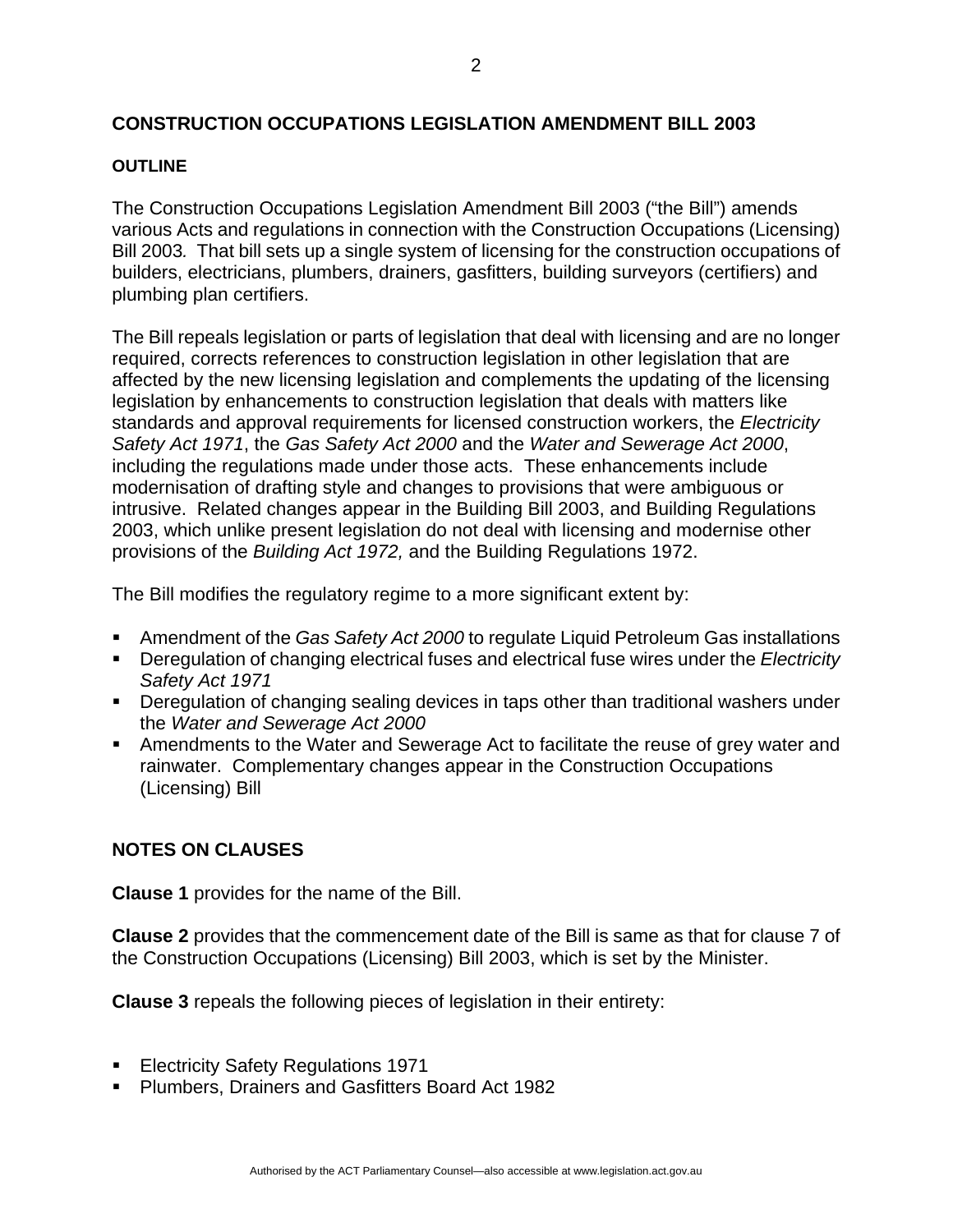These pieces of legislation provide for licensing or registration schemes for construction occupations and are replaced by the licensing scheme set out in the Construction Occupations (Licensing) Bill 2003.

**Clause 4** provides that the legislation set out in Schedules 1to 3 to the Bill is amended.

## **Schedule 1**

This schedule sets out key amendments to Acts and Regulations, which introduce significant change to existing legislation. This includes provisions for the regulation of vapour phase liquid petroleum gas, and deregulation of certain grey water and rainwater uses.

### **Part 1.1 Gas Safety Act 2000**

**Amendment 1.1** revises a definition and the defined term in Section 31 of the Act. The change removes any implication that the supply of liquid petroleum gas is a service under the *Utilities Act 2000*. **Amendment 1.2** inserts the new defined term, "relevant supplier", in sections 32 and 33 of the Act. **Amendment 1.3** replaces the definition of "consumer piping system" and **Amendment 1.4** replaces the definition of **"**gas**"**. The effect of these changes is to bring fixed liquid petroleum gas installations as well as natural gas installations within the scope of the Act. The standards for gas installation work are not affected by the difference between the gases. The definition of "gas" includes the term "LPG". **Amendment 1.5** replaces the definition of "relevant supplier" to refer to section 31, where the definition is in relation to a serious gas accident.

#### **Part 1.2 Gas Safety Regulations 2000**

**Amendment 1.6** inserts **new Regulation 21**, which is part of a scheme for making documents available to the public in a way consistent with administrative arrangements that is described for amendment 1.51.

#### **Part 1.3 Water and Sewerage Act 2000**

**Amendment 1.7** removes section 17 of the Act as it is redundant under the new licensing regime. It relates to licence requirements for plumbing and drainage work. However, amendment 1.7 also adds **new section 17**. The new provision creates a strict liability offence for a person if the person installs a *toilet*; and the *toilet* does not comply with any requirements prescribed under the regulations. It defines for section 17 the meaning of the term *toilet* thus—*toilet* means the bowl and cistern; and includes a urinal. An intention in creating the new offence is to replace the concept in the regulations that endeavoured to ensure all such toilets complied with the relevant requirements of the regulations. Those requirements relate to ensuring that toilets minimise water usage through measures such as dual flush cisterns. That concept was replaced because it was difficult to effectively implement in that it required the chief executive to approve water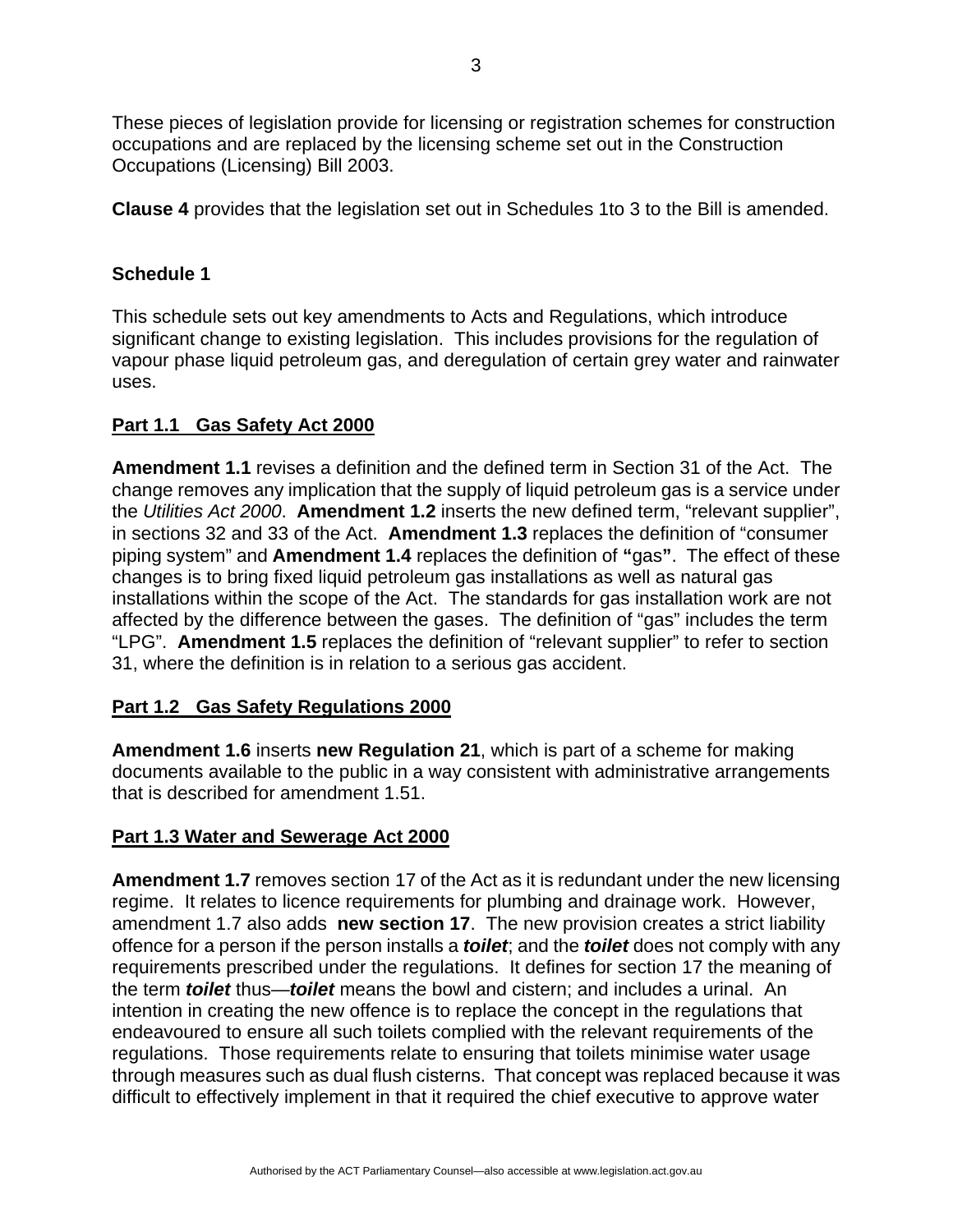closets in all buildings. It prevented that approval occurring where the dual flushing cistern requirements, etc, were not met. A potentially detrimental consequence of committing the offence is that over the full life of toilets, significantly more water will be used than would otherwise have been the case, which has a fiscal cost in terms of water supply costs, a detrimental community impact in unnecessarily depleting municipal water resources and a detrimental environmental impact in unnecessarily increasing the volume of sewage that has to be treated and disposed of. For those reasons strict liability is warranted to encourage the exercise of due skill care and diligence in ensuring toilets are manufactured, installed and function as required by new section 17.

**Amendment 1.8** provides a new dictionary definition for "sanitary drain" and "sanitary plumbing". The definition it replaces was inadequate in that it relied on a definition in an Australian Standards that were too technical and required further cross-referencing of other definitions in that standard. The new definition also caters for the deregulation of the use of a grey water hose, which under the existing definition counted as regulated plumbing or drainage pipework. An intention is to allow unlicensed people to use, but not install, grey water diverter valves and hoses for irrigation.

### **Part 1.4 Water and Sewerage Regulations 2001**

**Amendment 1.9** adds a **new regulation 7B** which sets out the information referred to in the Act, s 9 (2A) (see amendment 2.100). The regulation sets out a list of criteria that must be used to determine if a proposed amendment to a plan requires an amendment or not. The alternative to amendment, for cases where reconsideration is required, is a fresh plan approval. The regulation provides that a proposed amendment to a plan does not require reconsideration of the plan approval if the only amendment to the plan is to the length and alignment of pipework only. However, it lists certain other circumstances that prevent the regulation from applying. The intention is to clarify the previous concept in the Act that relied on determining if or not a plan approval required reconsideration, but it was silent on the method or criteria to be used in making that determination.

**Amendment 1.10** adds a **new Regulation 8 (2A)** which entitles the licensee responsible in certain circumstances to temporarily bury certain sanitary drainage pipework to avoid damage to it by storm flooding. However it requires that the covering soil be removed if the inspector requires it to be removed for inspection.

**Amendment 1.11** directs renumbering of the subregulations for regulation 8 when the Act is next republished under Legislation Act, to account for the removal or addition of various provisions.

**Amendment 1.12** adds a new subregulation, 15 (6) Regulation 15 creates an offence if a person discharges, or allows to be discharged, rainwater, surface water or stormwater into a sewerage network or a drain connected to it or certain things connected to such a drain, like a toilet cistern or washing machine. The intention of amendment 1.12 is to allow those kinds of water to be used in a cold water service or a hot water system, to wash clothes, or flush toilets, for example. Typically such water would be supplied by a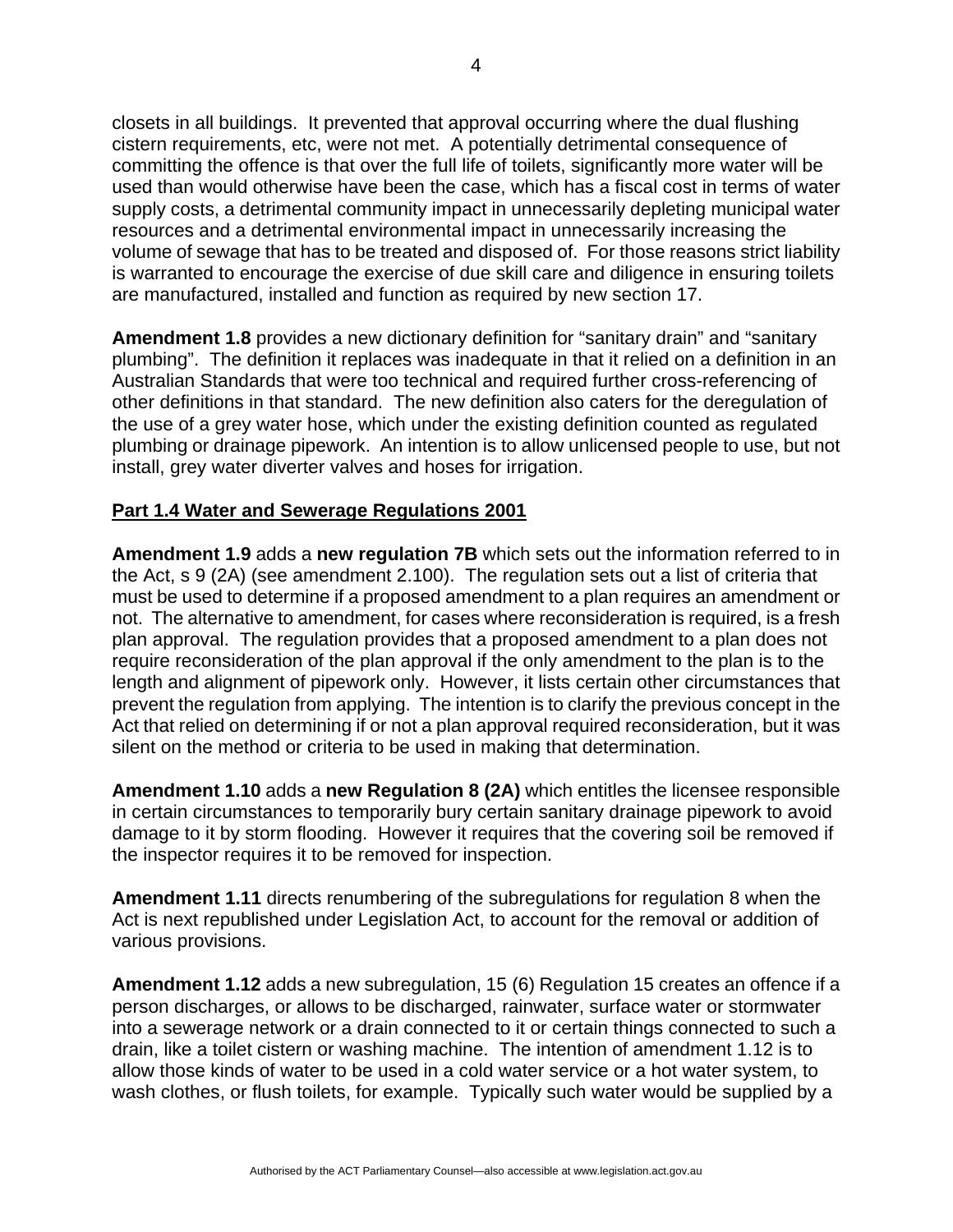rain water tank. The intention of regulation 15 is to reduce the volume of sewerage that needs to be treated and prevent the sewerage treatment system from being overtasked in a storm, by preventing rainwater etc from being drained into the sewerage network. However, amendment 1.12 allows rainwater etc to be used where it would be likely to replace the use of other water, so there is unlikely to be any significant additional volume of sewerage. It will have the benefit of reducing the amount of other water used, which will reduce the demand on community water supplies.

## **Schedule 2**

The schedule sets out further amendments to Acts and Regulations.

## **Part 2.1 Administrative Decisions (Judicial Review) Act 1989**

**Amendments 2.1 and 2.2** provide for certain changes to be made to that Act to provide a continuance of references to the *Building Act 1972* so they can be taken as referring to the corresponding items in the new legislation.

## **Part 2.2 Building and Construction Industry Training Levy Act 1999**

The Act relied on terminology in the repealed legislation. **Amendments 2.3, 2.4, 2.5, 2.6, 2.7, 2.8 and 2.9** make appropriate changes including adding new terminology where appropriate to correspond with the required meanings in the new legislation. For example references to the *Building Act 1972* are changed to the *Building Act 2003.*

## **Part 2.3 Civil Law (Sale of Residential Property) Act 2003**

The Act relied on terminology in the repealed legislation. **Amendments 2.10, 2.11, 2.12 and 2.13** make appropriate changes including adding new terminology where appropriate to correspond with the required meanings in the new legislation. For example references to the *Building Act 1972* are changed to *the Building Act 2003.*

**Amendment 2.14** provides for a new section 43 which provides a transitional arrangement to ensure building work done before the commencement of the new legislation is taken to be building work for the purposes of section 23 (5). The transitional provision expires on 1 July 2005.

## **Part 2.4 Civil Law (Wrongs) Act**

**Amendment 2.15** updates a reference from "the *Building Act 1972"* to "the *Building Act 2003"* that is part of this legislative package.

## **Part 2.5 Common Boundaries Act 1981**

The Act referred to repealed legislation for definitions of the terms "basic rural fence" and "basic urban fence". **Amendment 2.16** replaces those references with the text of the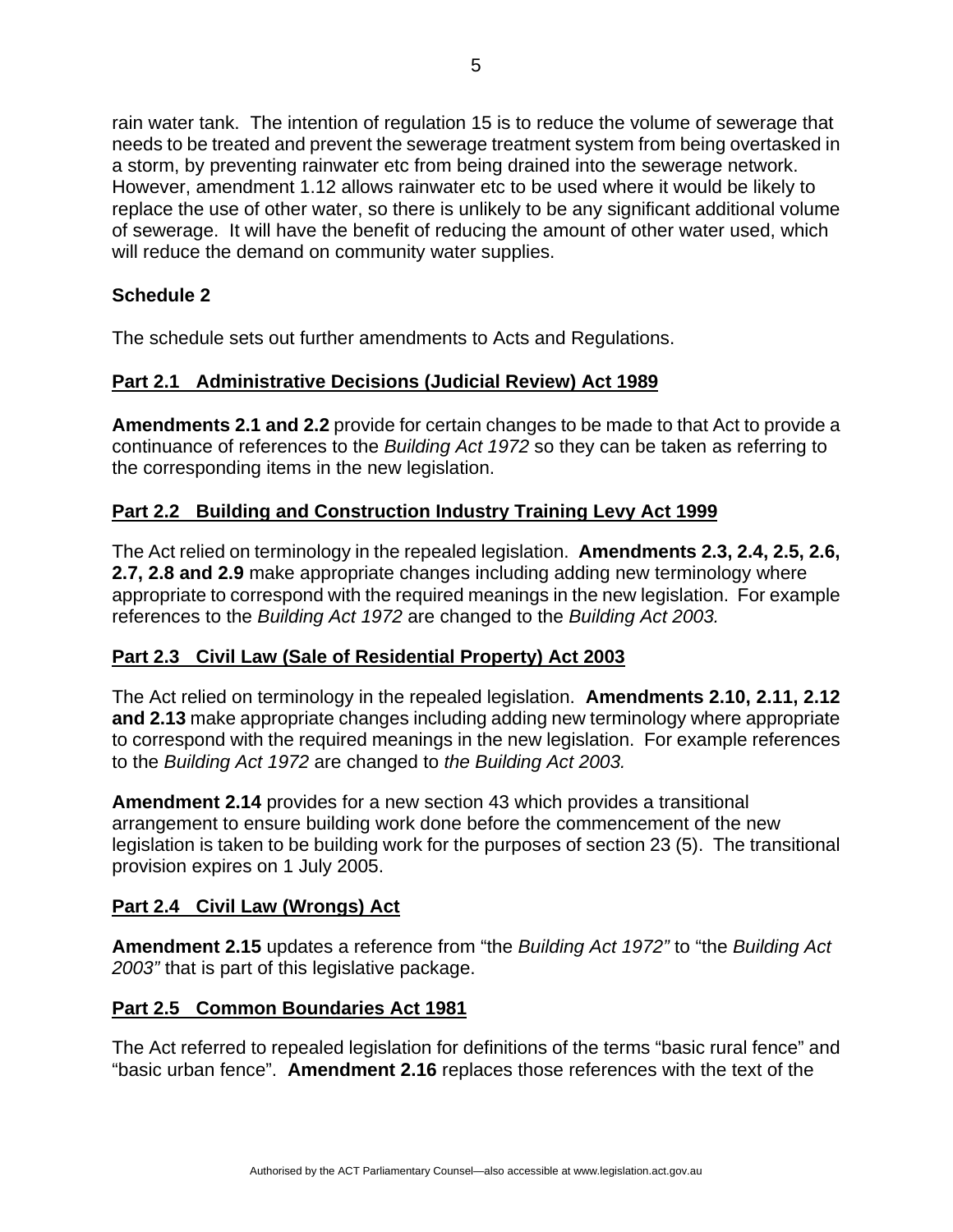definitions. **Amendments 2.17** and **2.18** provide amend the provision relating to "party wall" to make reference to the *Building Act 2003*.

#### **Part 2.6 Dangerous Goods Regulations 1978**

The regulations referred to the building code as referred to in the *Building Act 1972*. **Amendment 2.19** removes the reference to the *Building Act 1972* as under amendment 79 in this Bill, the term *building code* is defined in the Legislation Act.

### **Part 2.7 Discrimination Act 1991**

**Amendment 2.20** updates a reference from the *Building Act 1972* to the proposed *Building Act 2003*.

### **Part 2.8 Duties Act 1999**

**Amendment 2.21** updates a reference from the *Building Act 1972* to the proposed *Building Act 2003*.

## **Part 2.9 Electricity Safety Act 1971**

There is currently no section 2 in the Act. **Amendment 2.22** inserts **new section 2**, which explains that the dictionary contained at the end of the Bill is a part of the Bill, and provides notes to explain how the definitions are structured and how they apply to the Act. **Amendment 2.23** inserts a new **section 3** which explains that the "notes" that appear in the Act are aids to interpretation but not part of the Act **Amendment 2.24** removes Parts 2 and 3 of the Act and **Amendment 2.25** removes sections 23-31 of Part 4 of the Act. All of these deal with the superseded scheme of electrical licensing.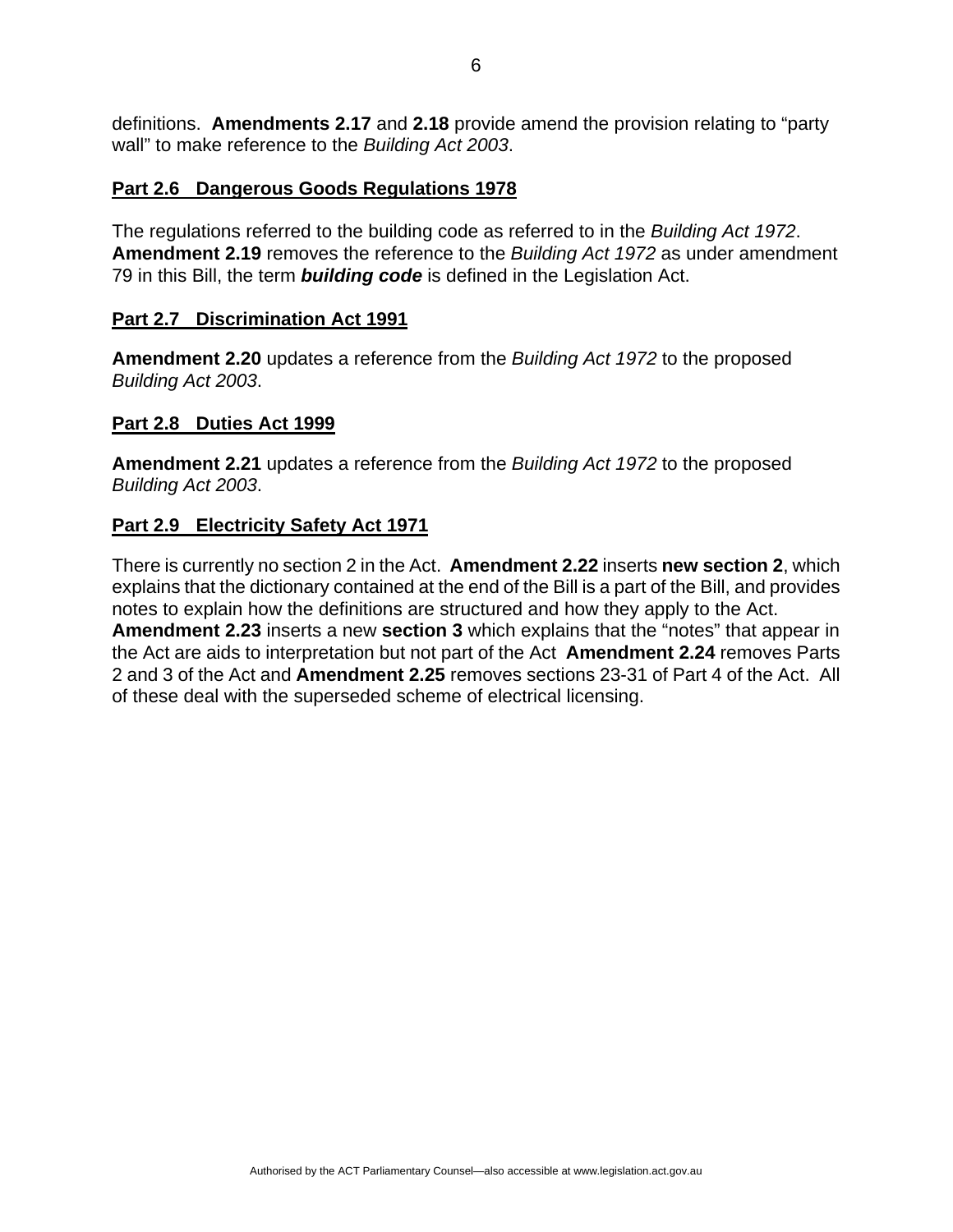**Amendments 2.26, 2.27 and 2.28** replace the form of reference to Australian standards in sections 33, 34(1)(a)(i) and 34(1)(a)(ii) with abbreviations in accordance with section 164 [References to Australian Standards] of the *Legislation Act 2001*. For joint Australian and New Zealand standards it uses the abbreviation "AS/NZS" following a proposed amendment to the Legislation Act.

**Amendment 2.29** inserts a note in section 36(3) of the Act. The section deals with inspectors' powers to disconnect or isolate part of an electrical installation in the course of inspection of electrical installations. The note provides a cross-reference to section 105, where comparable general powers of inspectors are dealt with.

**Amendment 2.30** removes Parts 5 and 6 of the Act, which deal with the superseded scheme of electrical licensing.

**Amendment 2.31** makes to section 80 (2)(a) the same kind of change as is described for amendments 1.28 to 1.30.

**Amendment 2.32** replaces the heading for section 105 of the Act with one that more fully describes its contents.

**Amendment 2.33** replaces the list of reviewable decisions under the Act in section 119 with one that omits decisions in relation to the superseded scheme of electrical licensing. **Amendment 2.39** to **2.41 Further amendments, mentions of** *chief executive* makes certain decisions under the Act decisions of the planning and land authority and references to the makers of reviewable decisions are changed accordingly.

**Amendment 2.34** removes sections 122-5 of the Act, which deal with the superseded scheme of electrical licensing.

**Amendment 2.35** makes to section 126 of the Act the same kind of change as is described for amendments 1.28 to 1.30.

**Amendment 2.36** removes section 127 [Service of notices] of the Act, which is made unnecessary by Part 19.5 [Service of documents] of the *Legislation Act 2001*.

**Amendment 2.37** makes the regulations that are set out in schedule 3 and provides certain administrative provisions to facilitate and clarify the application of that making. The regulations at schedule 3 are the *Electricity Safety Regulations 2003.*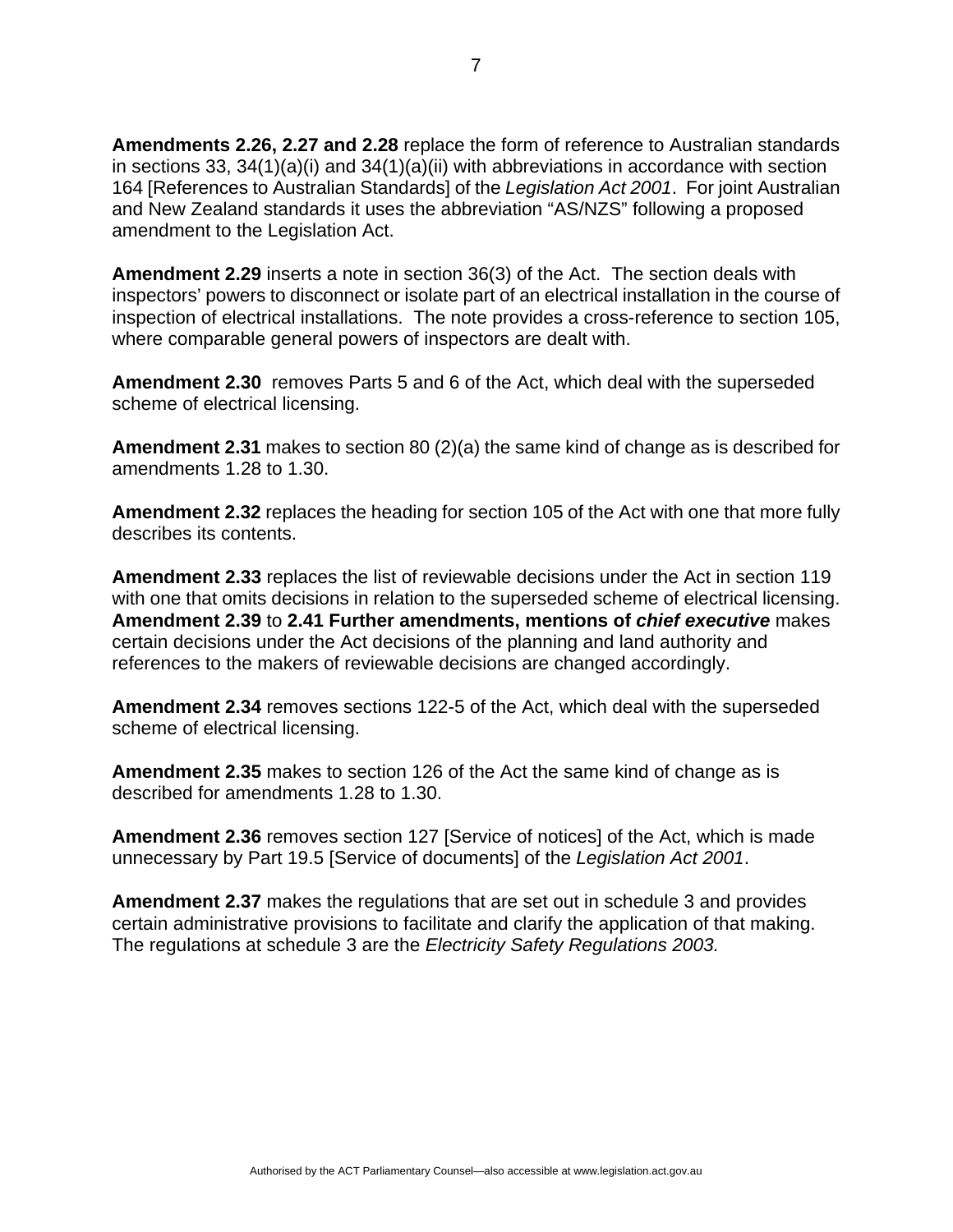**Amendment 2.38** inserts in the Act a Dictionary heading and revised definitions including "electrical installation" and "electrical wiring work". The changed definition of "electrical installation" makes technical improvements. This changed definition and the changed definition of "electrical wiring work" exclude from the scope of the Act the removal or replacement of electrical fuses and electrical fuse wire in domestic switchboards, insertion, removal or replacement of light bulbs or similar lighting devices, and plugging or unplugging electrical equipment or extension cords.

**Amendments 2.39** and **2.40** change references in the Act to "chief executive" to references to the "construction occupations registrar" and "registrar" respectively, as provided for under the Construction Occupations Licensing Bill.

**Amendments 2.41** and **2.42** change references to "chief executive" to the "planning and land authority" and "authority" respectively, as provided for by the *Planning and Land Act 2002*. These changes reflect that the Act is administered within the ACT Planning and Land Authority. Routine matters are assigned to the registrar.

**Amendment 2.43** provides for the *Electricity Safety Act 1971* to be renumbered when next republished under the Legislation Act.

#### **Part 2.10 Environment Protection Act 1997**

**Amendment 2.44** updates a reference from the *Building Act 1972* to the proposed *Building Act 2003*.

#### **Part 2.11 Environment Protection Regulations 1997**

**Amendment 2.45** updates a reference from the *Building Act 1972* to the proposed *Building Act 2003*.

#### **Part 2.12 Fire Brigade Act 1957**

**Amendment 2.46** removes a reference in the Act that cross referenced the building code for definitions of the terms fire door, smoke door and exit door, and defines them within the Act. That is because the building code did not adequately define those terms.

#### **Part 2.13 Food Act 2001**

**Amendments 2.47** and **2.48** update references from "the *Building Act 1972"* to "the *Building Act 2003"* that is part of this legislative package. **Amendment 2.49** is a transitional arrangement that clarifies the meaning of "certificate of regularisation". The transitional provision expires on 1 July 2005.

## **Part 2.14 Gas Safety Act 2000**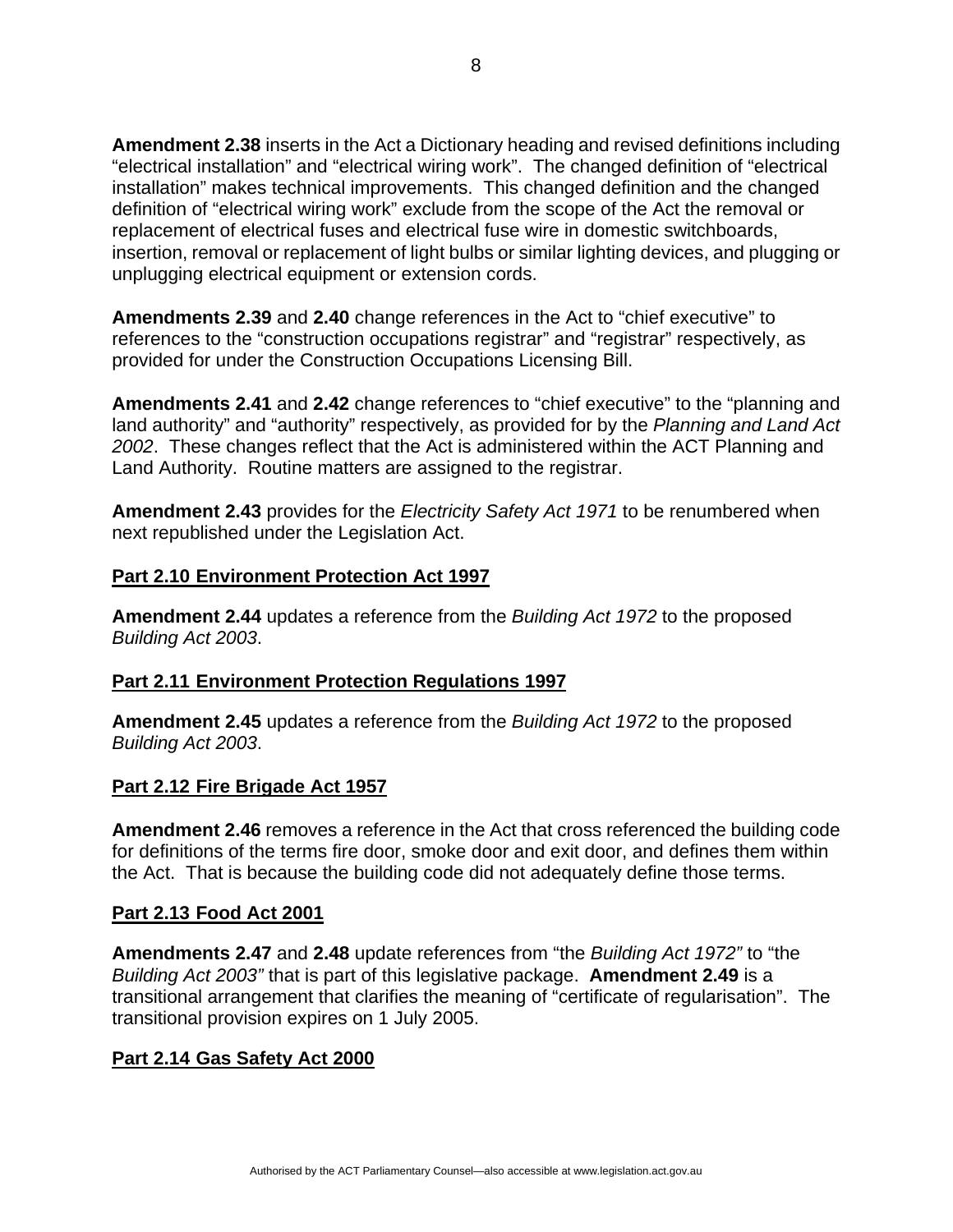**Amendment 2.50** removes section 7 of the Act, which contained matters now provided for in the construction occupations licensing legislation.

**Amendment 2.51** replaces section 19 of the Act. The effect is to allow public access to documents not only at the office of the chief planning executive, who has policy responsibility for the Act, but also at the office of the gas inspectors, which under present arrangements is that of ACT WorkCover.

**Amendment 2.52** changes section 65 (5) of the Act, which deals with making copies of codes of practices under the Act available to the public, in the way described for amendment 2.53.

A group of amendments deals with the definitions in the dictionary of the Act**. Amendment 2.53** omits reference to the chief executive. **Amendment 2.54** omits the definition of "advanced gasfitter" as a consequence of the introduction of the construction occupations licensing legislation. **Amendment 2.55** replaces the definition of "approved" to take account of amendments requiring approval by the planning and land authority. **Amendment 2.56** replaces the definition of "gasfitter" with a definition consistent with the new construction occupations legislation. . **Amendment 2.57** provides a new definition of "gasfitting work". It omits the power to declare activities to be declared to be, or not be, gasfitting work. Activities that are regulated are now provided for in the construction occupations licensing legislation. **Amendment 2.58** inserts an example in the definition of "premises". **Amendments 2.59** and **2.60** replaces references to "chief executive" with references to the "planning and land authority" and "authority" respectively, as provided for by the *Planning and Land Act 2002*. The Act is administered within the ACT Planning and Land Authority.

#### **Part 2.15 Gas Safety Regulations 2000**

**Amendment 2.61** removes Regulation 4B [Work declared to be gasfitting work—Act, dict, def gasfitting work, par (c)] and **amendment 2.62** removes Regulation 5 [People qualified to do gasfitting work—Act, s 7]. Activities that are regulated and qualifications for them are now provided for in the construction occupations licensing legislation.

**Amendments 2.63, 2.64, 2.65, 2.66, 2.67, 2.68, 2.69** correct typographical errors in the existing legislation, and also remove the definitions of "compliance indicator" and "defect tags", which are now provided for by **amendment 2. 70**, which inserts new regulations 23 and 24.

**Amendment 2.71** inserts notes at the beginning of the dictionary of the Regulations. The notes explain how the *Legislation Act 2001* applies to the regulations and that the Legislation Act makes definitions in the *Gas Safety Act 2000* apply in the Regulations. **Amendment 2.72** omits the definition of "repealed Gas supply Regulations" from the Dictionary.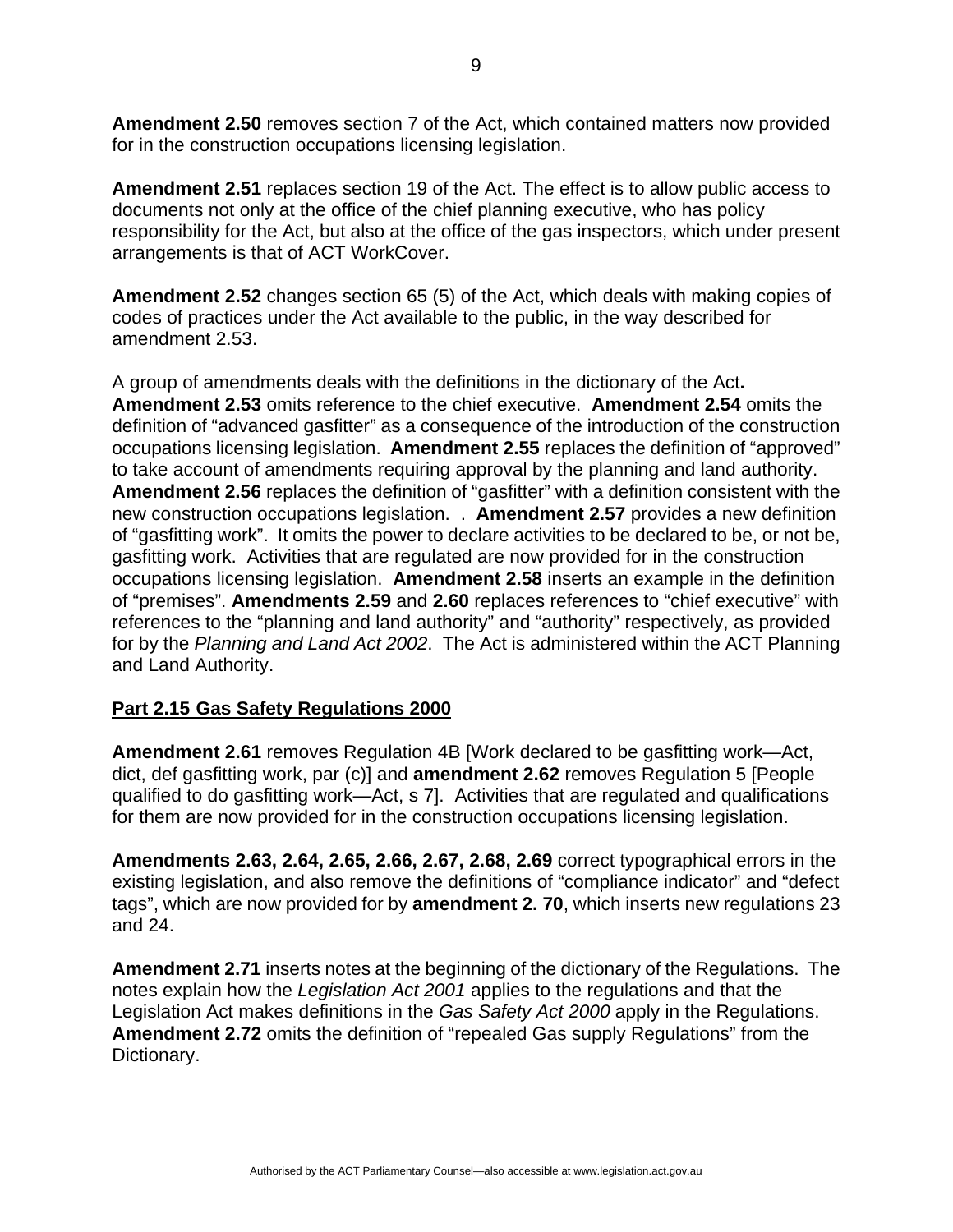### **Part 2.16 Land (Planning and Environment) Act 1991**

**Amendment 2.73** updates a reference from "the *Building Act 1972"* to "the *Building Act 2003"* that is part of this legislative package.

### **Part 2.17 Land (Planning and Environment) (Bushfire Emergency) Regulations 2003**

The regulations referred to construction practitioners registered under the *Construction Practitioners Registration Act 1998,* which is to be repealed.**Amendment 2.74** and **2.75** updates the references to the appropriate corresponding references in the new legislation.

### **Part 2.18 Land (Planning and Environment) Regulations**

**Amendment 2.76** updates Note 1 for regulation 2. The note is about the dictionary at the end of the regulations.

**Amendment 2.77** removes the definition of the term *building code* from the dictionary, as that term is defined in the Legislation Act by amendment 79 in this Bill.

#### **Part 2.19 Leases (Commercial and Retail) Act 2001**

**Amendment 2.78** updates a reference from "the *Building Act 1972"* to "the *Building Act 2003"* that is part of this legislative package.

#### **Part 2.20 Legislation Act 2001**

**Amendments 2.79** and **2.80** add new definitions of the terms "building code" and "registrar" to the Act's dictionary, part 1. They refer to the proposed *Building Act 2003* and the proposed Construction Occupations (Licensing) Act 2003 respectively.

#### **Part 2.21 Liquor Act 1995**

**Amendment 2.81** updates Note 1 for section 2. The note is about the dictionary at the end of the regulations.

**Amendments 2.82** and **2.83** update references from "the *Building Act 1972"* to "the *Building Act 2003"* that is part of this legislative package.

**Amendment 2.84** removes the definition of the term *building code* from the dictionary as that term is defined in the Legislation Act by amendment 79.

## **Part 2.22 Occupational Health and Safety Regulations 1991**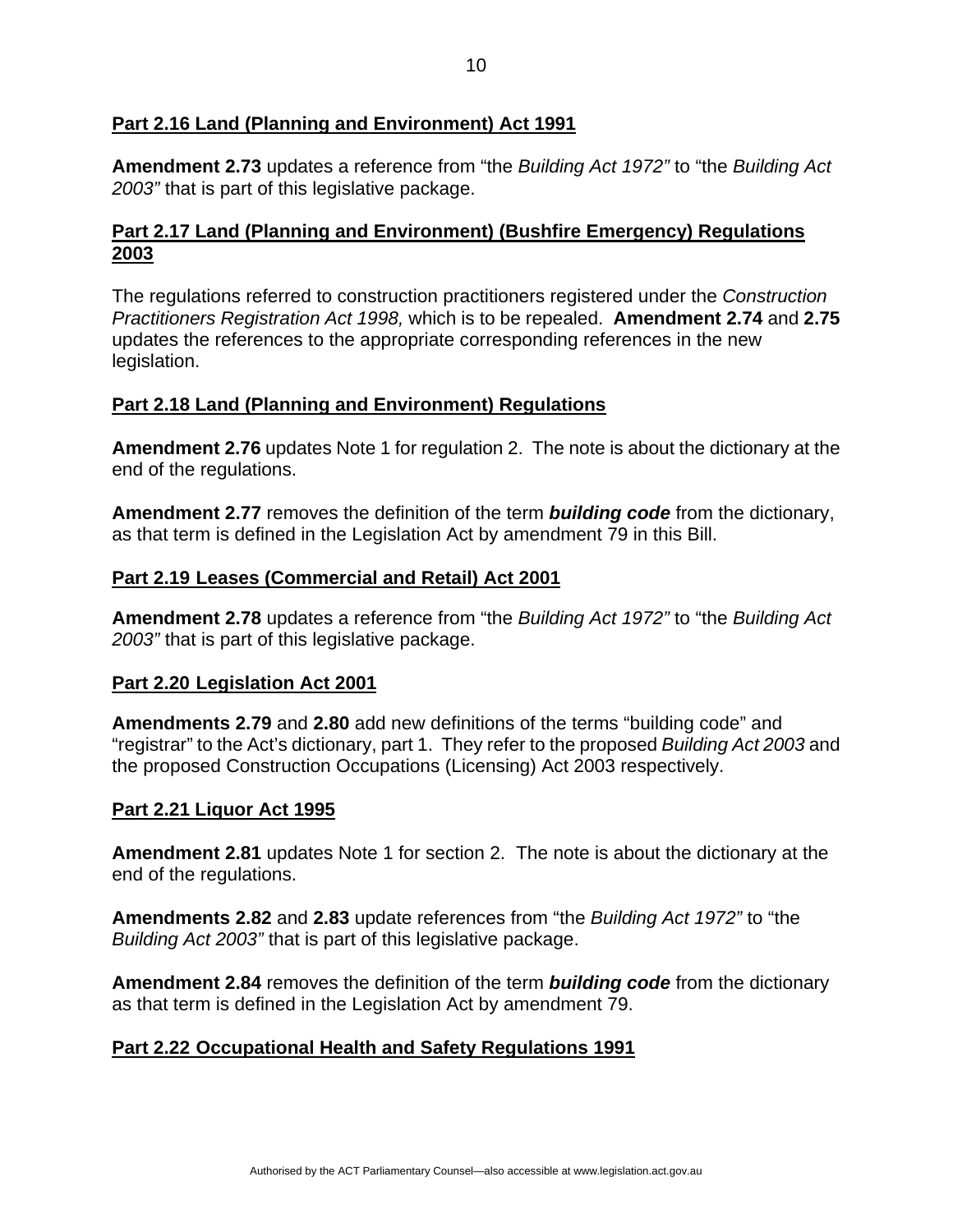**Amendment 2.85** removes a cross reference to the *Building Act 1972* that was used to define the term "building code" as that term is defined in the Legislation Act by amendment 79*.* 

#### **Part 2.23 Public Health Regulations 2000**

**Amendment 2.86** inserts a note to clarify that the *Water and Sewerage Act 2000* applies to installations of chemical toilets and septic systems. **Amendments 2.87** and **2.88** omit sections 71, 74 and 75 of the Act, consistent with the note provided for by amendment 2.88.

#### **Part 2.24 Residential Tenancies Act 1997**

**Amendment 2.89** updates a reference from "the *Building Act 1972"* to "the *Building Act 2003"* that is part of this legislative package.

### **Part 2.25 Scaffolding and Lifts Act 1912**

**Amendment 2.90** updates a reference from "the *Building Act 1972"* to "the *Building Act 2003"* that is part of this legislative package.

### **Part 2.26 Utility Network (Public Safety) Regulations 2001**

Regulation 18 (2) (a) referred to a licence under *The Electricity Safety Act 1971.* The licensing provisions of that Act are to be repealed and catered for in the new legislation. **Amendment 2.91** updates a reference in that regulation to cater for that repeal and new terminology used in the new legislation.

## **Part 2.27 Water and Sewerage Act 2000**

**Amendment 2.92** removes section 3 of the Act, which provided that where an expression used in the Act is defined in Australian Standard 3500 [National plumbing and drainage] the term had the same meaning the Act. The provision is redundant as all such terms are now defined in the legislation or are individually cross-referenced to another document. **Amendment 2.93** renumbers the existing section 4 as section 3.

**Amendment 2.94** inserts a new section 4, which clarifies that the *Water and Sewerage Act 2000* also applies to the installation of chemical toilets, flushing toilets that discharge into a septic system, and connection to a septic system. These references were previously in the *Public Health Act 2000*, to which amendments have been made [2.86 to 2.88].

**Amendment 2.95** removes from section 5 (1) of the Act the term "plumbing or" and replaces it with the term "sanitary plumbing work, water supply plumbing work or" to make the relevant terminology consistent with the new licensing terminology. **Amendment 2.**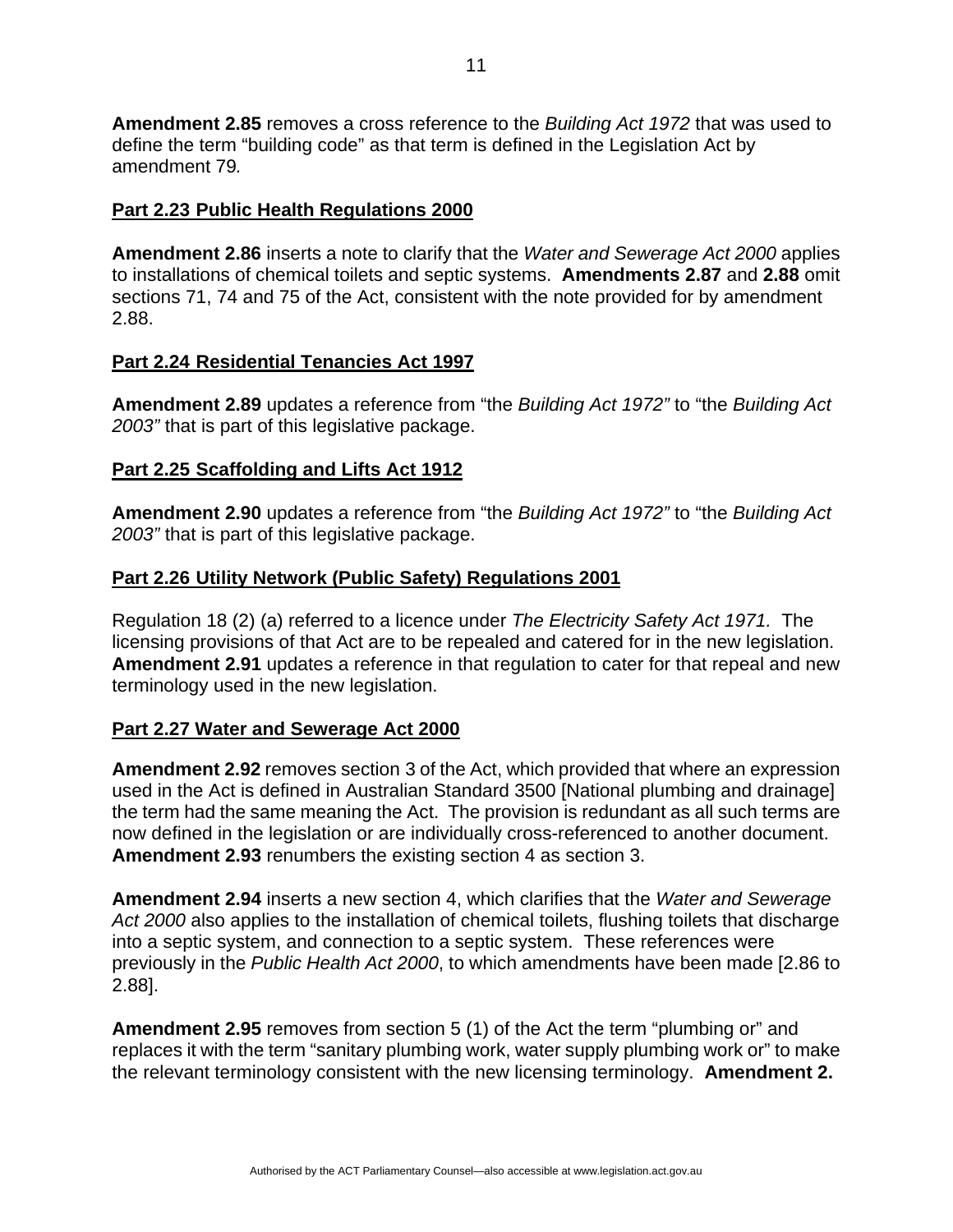**96** changes the superseded references in the preamble to subsection 8 (1) of the Act to "plumbing or sanitary drainage work" to the corresponding new terms.

**Amendment 2.97** inserts a **new paragraph, 8 (2) (aa**), after paragraph 8 (2) (a) of the Act, which adds a criterion to the criteria listed in that subsection—the plan that accompanies the application complies with any requirements prescribed under the regulations. That is to facilitate the listing of such criteria in the regulations.

**Amendment 2.98** inserts in the Act **new subsections 8 (3), 8 (4) and 8 (5)**, which stipulate how plans are required to be marked to indicate that they are approved under the Act. It also clarifies that the applicant for a plan approval must be given a copy of the approval when granted The Act had previously been silent on that matter. A new requirement requires a certifier who issues a plan approval to give notice as prescribed under the regulations to the chief health officer and the chief executive, Environment ACT if the consequence of work in accordance with the plan would be the discharge of raw or treated sewage, or a by-product of sewage, to somewhere other than the sewerage network.

The intention is to alert the chief health officer and the chief executive, Environment ACT of those matters so that they can monitor public health and environmental matters that may arise from such discharges. It recognises that the reuse of waste water, particularly grey water, is increasing. It is not intended that those officers be required to do anything under the Act in response to receiving the notifications.

The amendment also adds a note that if a form is approved under s 48 for section 8, the form must be used.

**Amendment 2.99** directs renumbering of the subsections and paragraphs for section 8 when the Act is next republished under the Legislation Act, to account for the removal or addition of various provisions.

**Amendment 2.100** adds to the Act a **new subsection 9 (2A)**, which entitles the regulations to prescribe when the proposed amendment of a plan does, or does not, require reconsideration of the plan approval. The intention is to clarify what the concept of "requiring reconsideration of the plan approval" means for section 9, as that was not sufficiently clear.

**Amendment 2.101** directs renumbering of the subsections and paragraphs for section 9 when the Act is next republished under Legislation Act, to account for the removal or addition of various provisions.

**Amendment 2.102** adds to the Act a **new section 9A**, which requires the same procedure to be following in marking amendments to plan approvals on plans and subsequently giving copies of related documents as the Act requires if the approval was a fresh approval rather than an amendment. The Act had previously been silent on those matters but implied that that procedure applied.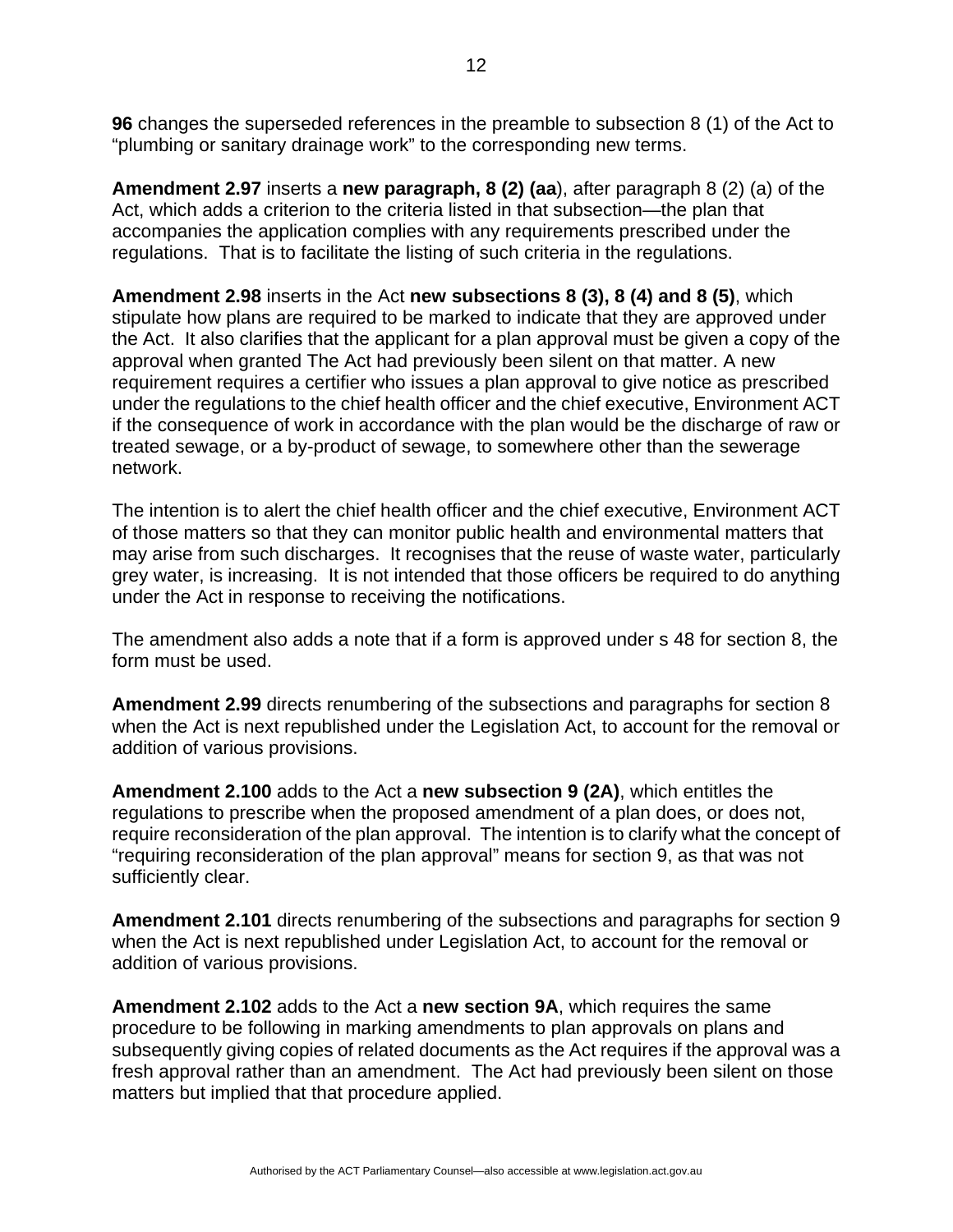**Amendment 2.103** substitutes the existing section 11 with a new provision that requires a licensee to provide 2 business days notices to the registrar where they are installing or fitting a sprinkler system or part of a fire sprinkler system. Failure to provide notice is an offence under the Act.

**Amendment 2. 104** removes sections 12-14 of the Act, which contain superseded licensing requirements for sprinkler fitting work, sanitary plumbing work, sanitary drainage work, and water supply plumbing work.

**Amendment 2.105** changes the heading of section 15 of the Act from "Notice of interference with certain pipes communicating with water network" to "Notice of water supply plumbing work by licensee". The intention is to clarify the meaning through the use of plain language.

**Amendment 2.106** changes section 15 (1) of the Act so that its terminology relates to the relevant corresponding terminology in the new licensing provisions without changing the general concept of the provision. The concept created three grounds for offences against a person in relation to doing water supply plumbing work. The amendment separates each of those three grounds so that instead of one offence being able to be committed three different ways in relation to three possible grounds, one offence is created per separated ground. The intention is to clarify the individual grounds for the offences without changing their nature. However **amendment 2.107** makes all of those offences strict liability offences. A potentially detrimental ramification from committing the offences is the contamination of a municipal water supply, so strict liability is warranted to encourage the exercise of due skill, care and diligence in doing water supply plumbing work as required or directed and obtaining the required approvals before that work is done.

**Amendment 2.108** directs renumbering of the subsections and paragraphs for section 15 when the Act is next republished under Legislation Act, to account for the removal or addition of various provisions.

**Amendment 2.109** changes section 16 (1) of the Act so that its terminology relates to the relevant corresponding terminology in the new licensing provisions without changing the general concept of the provision. It relates to certain requirements for doing sanitary plumbing or sanitary drainage work. It makes the offence it creates a strict liability offence. A potentially detrimental ramification from committing the offences is that the septic content of sewage could leak into habitable rooms or unknowingly discharge into the urban environment, ground water, lakes or water courses, so strict liability is warranted to encourage the exercise of due skill care and diligence in doing such work as required or directed and obtaining the required approvals before that work is done.

**Amendment 2.110** removes from paragraph 16 (4) (a) of the Act the term "journeyman plumber's licence" and replaces it with the relevant terminology of with the new licensing legislation.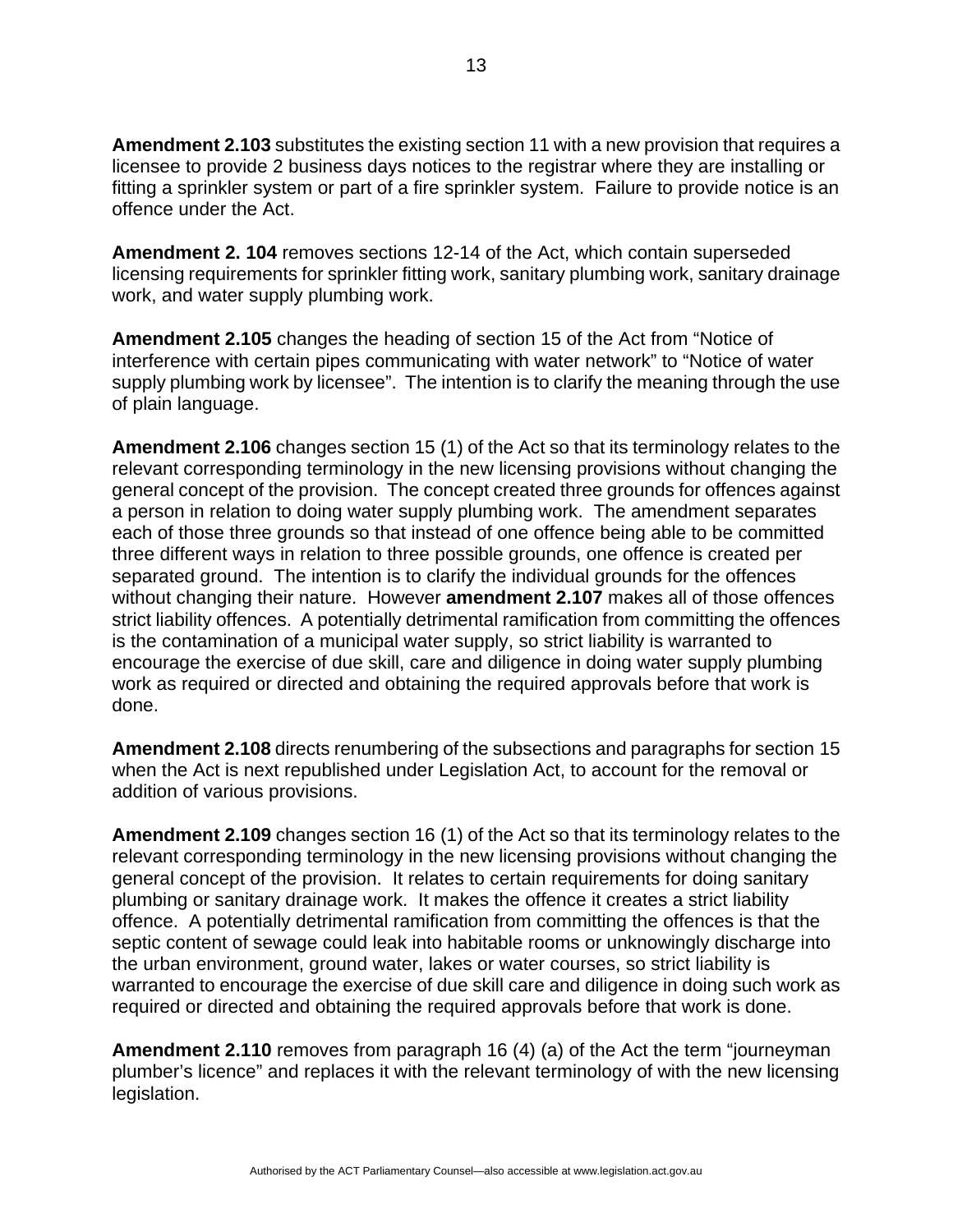**Amendment 2.111** substitutes a new section 26 to enable the construction occupations registrar to delegate the registrar functions to an inspector or public servant.

**Amendment 2.112** adds a new subsection 49(5) that disapplies subsection 47(6) of the Legislation Act 2001. This relates to the notification requirements for standards adopted by legislation. Section 49 of the Water and Sewerage Act enable the adoption of Australian standards by regulation. The "time to time" provision ensures that as new standards are introduced, they come into force in the ACT without the need to adopt and notify each new standard by instrument. This is important for maintaining the appropriate standards of work in the industry. The standards are copyright and cannot be placed on the legislation register, but the licensees for which the standards are relevant are able to purchase copies from Standards Australia over the internet or in person.

**Amendments 2.113, 2.114, 2.115, 2. 116, 2. 117, 2. 118 and 2. 119** change the dictionary at the end of the Act so that terms and their definitions that are redundant or superseded because of the new licensing regime are removed and where appropriate replaced with the corresponding new terms and definitions. In doing so it is not intended that the concepts provided for by the dictionary, that are retained, are changed in their nature, except with respect to grey water diverters and unblocking certain pipes. Previously, the Act implied that it was unlawful in some circumstances to operate a grey water diverter or clear certain pipe blockages. The intended effect is that it will not be unlawful in certain circumstances to operate a grey water diverter or clear certain sewerage blockages, as set out in the definition of *sanitary drainage work* under amendment 2.115. It was considered that the community benefit derived from partly deregulating those matters outweighed the justification for that regulation.

**Amendment 2.120** and **2.121** removes various references to "chief executive" and replaces them with references to the "construction occupations registrar" and "registrar" respectively, under the Construction Occupations Licensing Bill. The intention is to facilitate the interaction of the Act with the new licensing regime. The functions had been carried out by the plumbers, drainers and gasfitters board, which is abolished by clause 3 of the Bill.

## **Part 2.28 Water and Sewerage Regulations 2001**

**Amendment 2.122** substitutes the words "use plumbing" with "install plumbing" in regulation 6(2), to clarify the intent of the provision.

**Amendment 2.123** adds a **new Regulation 7A** which sets out the information referred to in the Act, s  $8(3)(b)$  (see amendment 1.99). It sets out the list of matters that a s  $8(3)(b)$ notice must contain. The list relates to the particulars of certain proposed sewage discharges where the discharge is not into the sewerage network. The notice is required to be given to the chief health

officer and the chief executive, Environment ACT.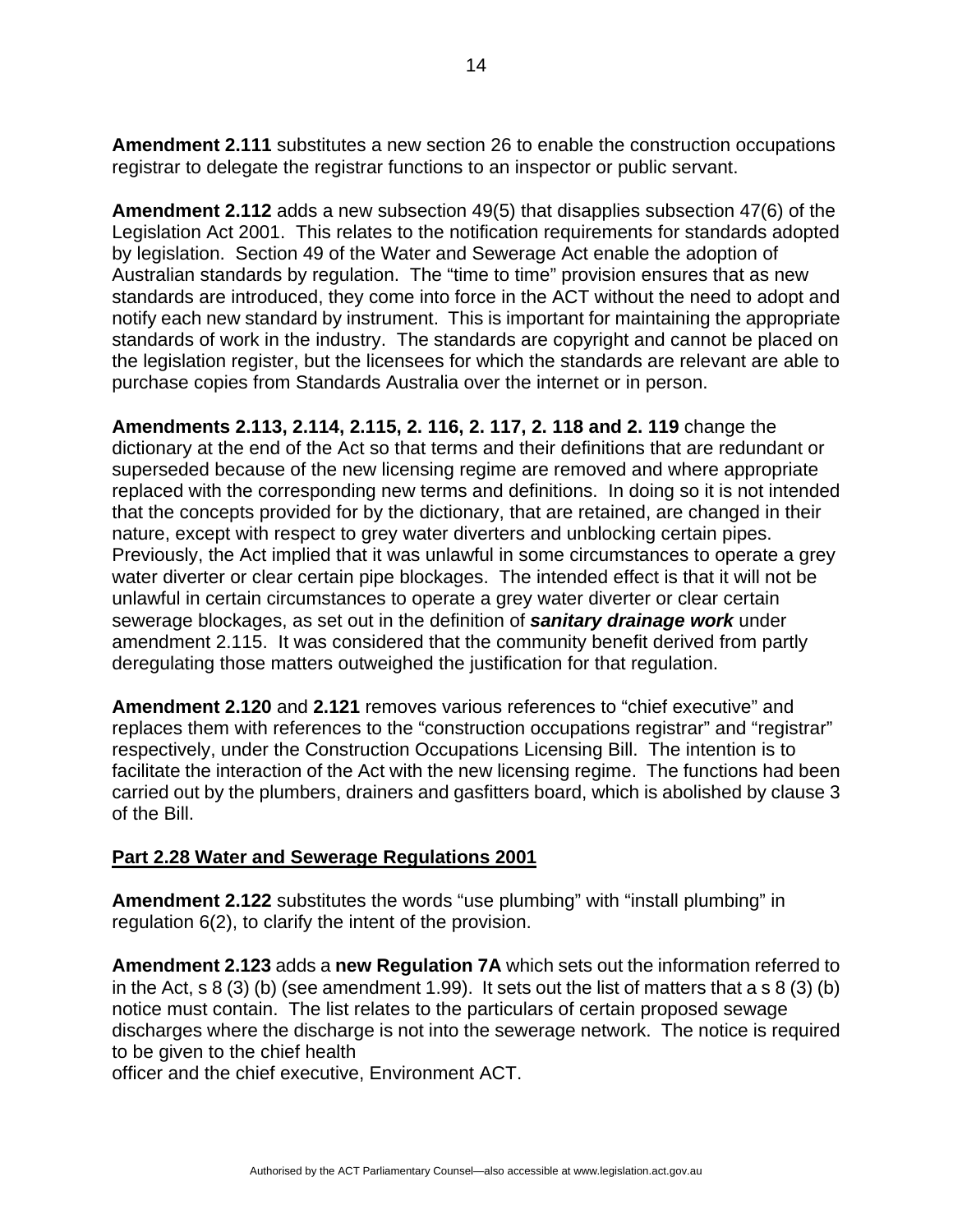**Amendment 2.124** removes regulation 11 [Unblocking of drain by owner of land]. The provision was made redundant through a new definition of *sanitary drainage work* under amendment 1.117.

**Amendment 2.125** changes regulation 16, which sets out the information referred to in the Act, s 9 (2A) (see amendment 2.100). The regulation sets out a list of criteria in respect of certain toilets. Section 9 (2A) of the Act requires certain toilets to comply with the criteria. The criteria deal with water saving measures, such as dual flush cisterns. The change to the regulation removed the concept that enforced the criteria, as explained in the notes above in respect of amendment 2.100.

**Amendment 2.126** removes regulation 18 (2) because it was made redundant by changes arising from the new licensing regime. It dealt with the use of plumbing and drainage products. **Amendment 2.127** removes from regulation 18 (3) the term "Subregulations (1) and (2) do" and replaces it with the term "Subregulation (1) does" as subregulation (2) was removed.

**Amendment 2.128** removes regulation 22 (3) because it was made redundant by changes arising from the new licensing regime.

**Amendment 2.129** changes the definition of appropriate backflow prevention device provided at regulation 22 (8) so that instead of referring to AS 3500 it refers to AS 2845, which in that case is the more appropriate standard of the two. **Amendment 2.130** directs renumbering of the sub regulations when the Act is next republished under Legislation Act, to account for the removal or addition of various provisions.

**Amendment 2.131** and **2. 132** removes various references to "chief executive" and replaces them with references to the "construction occupations registrar" and "registrar" under the Construction Occupations (Licensing) Bill. The intention is to facilitate the interaction of the regulations with the new licensing regime. The functions had been carried out by the plumbers, drainers and gasfitters board, which is abolished by clause 3 of the Bill.

## **Schedule 3 New Electricity Safety Regulations**

The schedule sets out detailed changes to regulations in accordance with amendment 2.37.

## **ELECTRICITY SAFETY REGULATIONS 2003**

## **Outline**

The Electricity Safety Regulations 2003 ("the regulations") replace the Electricity Safety Regulations 1971 made under the *Electricity Safety Act 1971* ("the principal Act"). The Construction Occupations (Licensing) Bill 2003 replaced the occupational licensing provisions of the principal Act. In this context regulations that were no longer required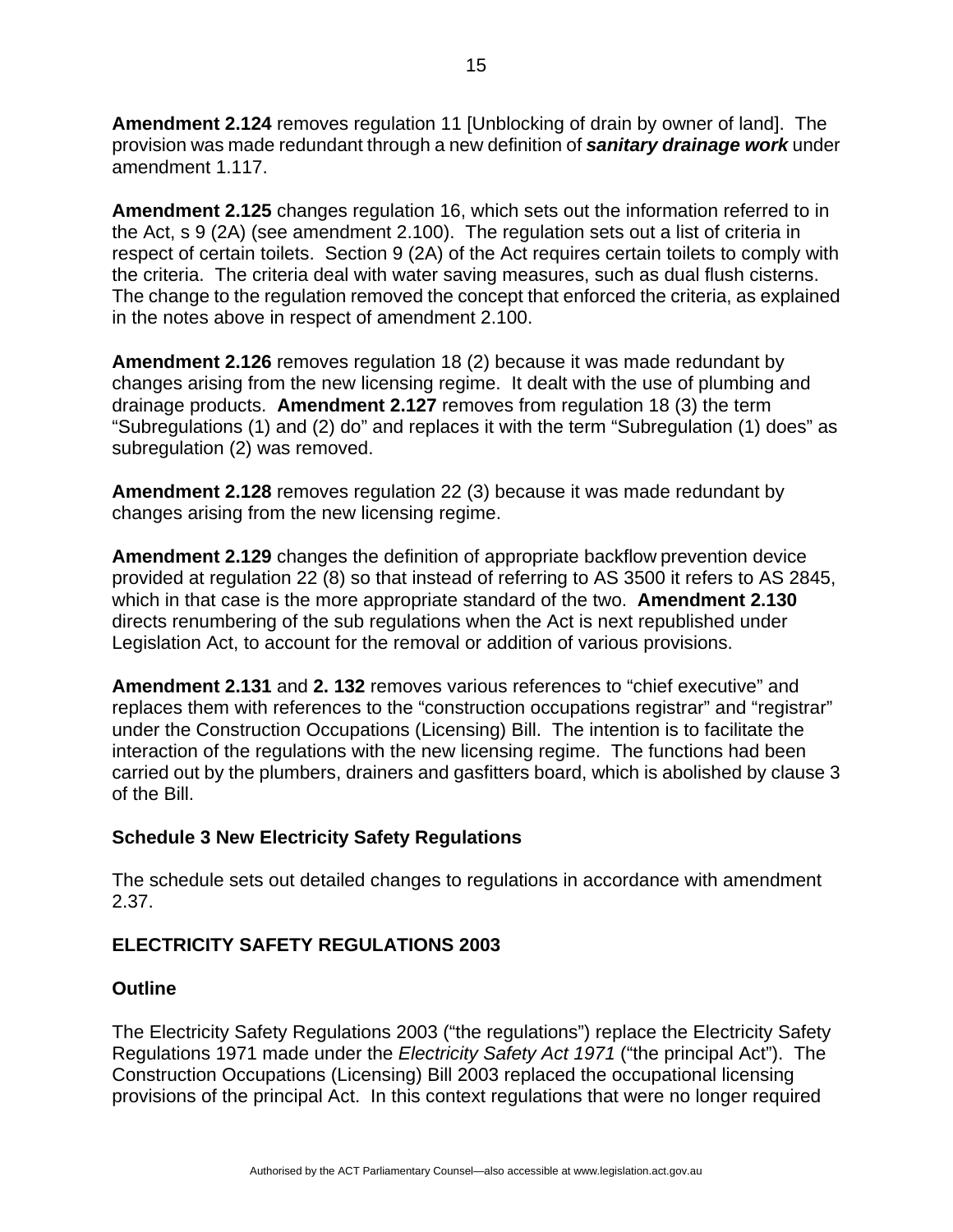were removed and the remaining regulations redrafted in modern form. The scale of the changes was such that the older regulations were replaced as a whole and not rewritten.

The regulations set out details of matters dealt with in the principal Act in relation to standards for work on electrical installations, the registration of articles of electrical equipment that require safety approval before they may be sold and energy efficiency requirements for articles of electrical equipment.

#### **Details**

**Regulation 1** provides for the name of the regulations.

Section 32 of the Principal Act requires electrical installations to be successfully inspected and tested after electrical wiring work has been carried out before they are connected to ActewAGL's supply mains. Section 33 requires electrical wiring work to be carried out in accordance with Australian Standard 3000, and section 34 requires it to be tested in accordance with Australian Standard 3017 and reported to the administrative unit administering the Act. The Act allows for the making of regulations that give exemptions from the requirements of these sections. **Regulation 2** provides exemption from the requirements of section 32 of the Principal Act if an electrical installation is work on lifts, which are controlled under other legislation.

**Regulation 3** limits the need to comply with the changed requirements of a new edition of Australian Standard 3000 during a transitional period. The current edition and earlier editions of the standard recommend that the standard should not be mandatory for six months after publication and state that the inspecting authority may grant permission for an installation to be carried out in accordance with the superseded edition if work commenced before the publication date of the new edition.

Regulation 3 implements these provisions of the standard by stating that work carried out within six months of the publication of a revised edition of the standard may comply with the previous edition. So may work completed longer than six months after publication of a revised edition, if the work began before the publication of the new edition. The person responsible can be required to show that the work did begin before the publication of the new edition.

**Regulation 4** applies the kind of exemption described in new Regulation 2 for exemptions from the requirements of sections 33 and 34.

Section 73 [Safety registration mark] of the principal Act requires articles of electrical equipment of approved types to be marked. **Regulation 5** provides that it is the registration number of the model that is to be used.

**Regulation 6** gives force to the national Minimum Energy Performance Standards and Energy Rating Labels in the ACT. These schemes are developed and administered by